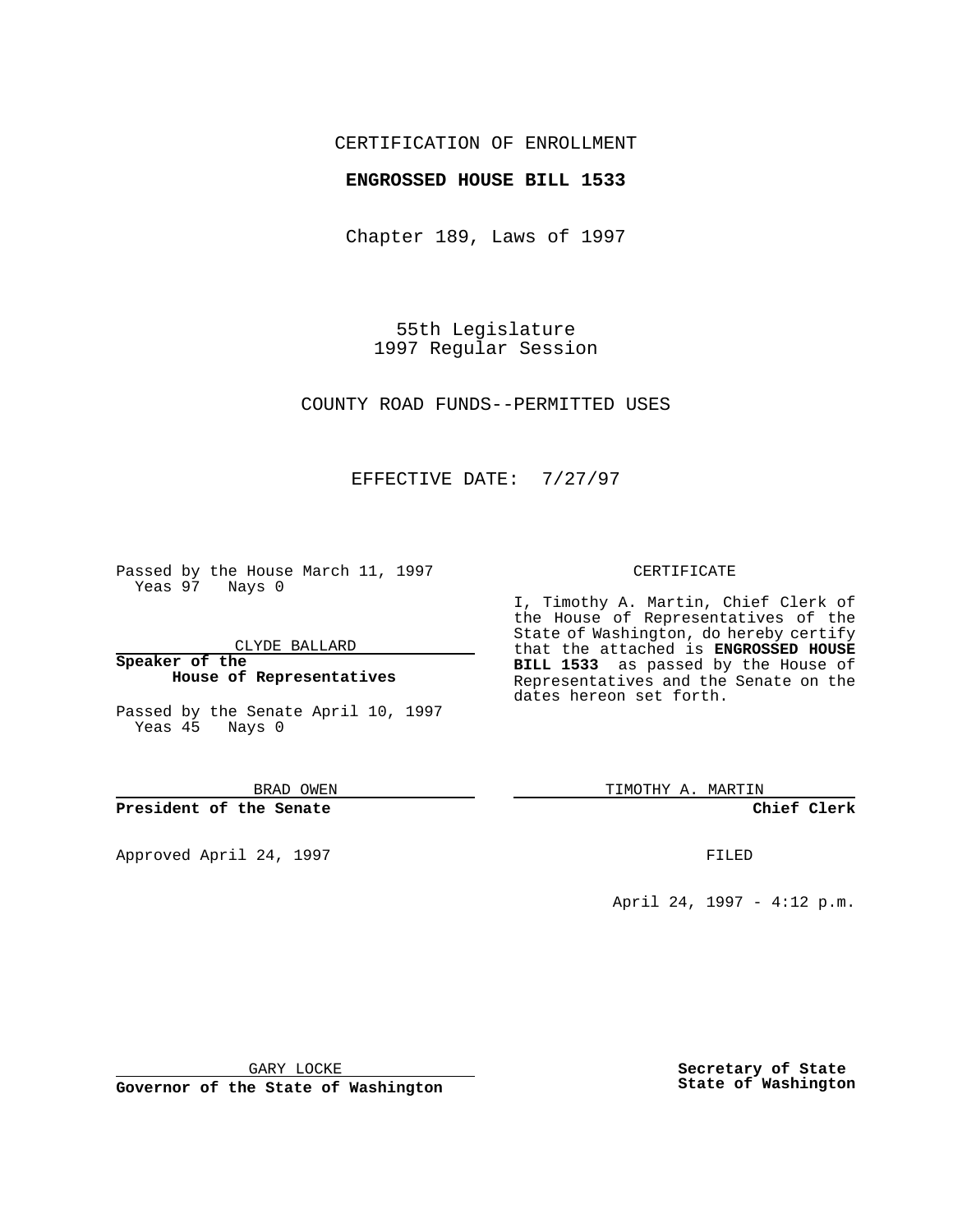# **ENGROSSED HOUSE BILL 1533** \_\_\_\_\_\_\_\_\_\_\_\_\_\_\_\_\_\_\_\_\_\_\_\_\_\_\_\_\_\_\_\_\_\_\_\_\_\_\_\_\_\_\_\_\_\_\_

\_\_\_\_\_\_\_\_\_\_\_\_\_\_\_\_\_\_\_\_\_\_\_\_\_\_\_\_\_\_\_\_\_\_\_\_\_\_\_\_\_\_\_\_\_\_\_

Passed Legislature - 1997 Regular Session

**State of Washington 55th Legislature 1997 Regular Session**

**By** Representatives Sehlin, Quall, K. Schmidt, D. Schmidt, Scott and Hankins

Read first time 01/29/97. Referred to Committee on Transportation Policy & Budget.

1 AN ACT Relating to use of county road funds; and amending RCW 2 36.82.070.

3 BE IT ENACTED BY THE LEGISLATURE OF THE STATE OF WASHINGTON:

4 **Sec. 1.** RCW 36.82.070 and 1963 c 4 s 36.82.070 are each amended to 5 read as follows:

6 Any money paid to any county ((from the motor vehicle)) road fund may be used for the construction, alteration, repair, improvement, or maintenance of county roads and bridges thereon and for wharves necessary for ferriage of motor vehicle traffic, and for ferries, and for the acquiring, operating, and maintaining of machinery, equipment, quarries, or pits for the extraction of materials, and for the cost of establishing county roads, acquiring rights of way therefor, and 13 expenses for the operation of the county engineering office, and for 14 any of the following programs when directly related to county road purposes: (1) Insurance; (2) self-insurance programs; and (3) risk 16 management programs; and for any other proper county road purpose. Such expenditure may be made either independently or in conjunction with the state or any city, town, or tax district within the county.